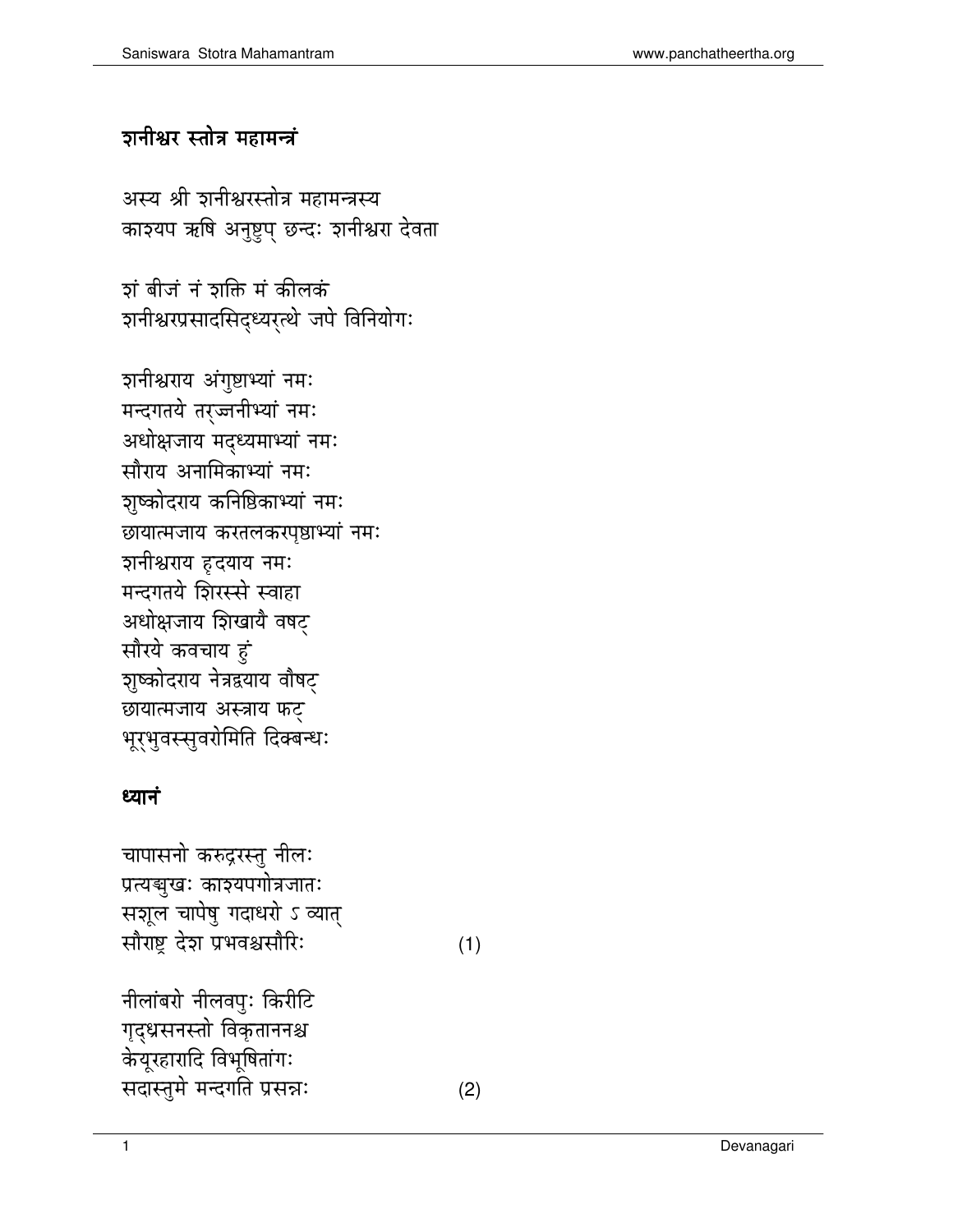| शनैश्चराय शान्तायसर्व्वाभीष्टप्रदायिने<br>नमः सरव्वात्मने तुभ्यं नमो नीलांबराय च            |     | (3) |  |
|---------------------------------------------------------------------------------------------|-----|-----|--|
| द्वादशाष्टम जन्मादि द्वितीयान्तेषुराशिषु<br>ये ये मे संगता दोषाः सर्व्वे नश्यन्तु वै प्रभोः |     | (4) |  |
| दशरथ उवाच:–                                                                                 |     |     |  |
| एवं वरं तु संप्राप्य<br>वृष्ट रोमा स पारिथवः                                                |     | (5) |  |
| रथोपस्थे तनूः स्थाप्य<br>भूत्वा चैव कृताञ्जलिः<br>ध्यात्वा सरस्वतिं देवीं<br>गणनाथं विनायकं | (6) |     |  |
| राजा दशरथः स्तोत्रं<br>सौरेरिदमदा करोत्<br>नमः कृष्णाय नीलाय<br>शिति कण्ठनिभाय च            | (7) |     |  |
| नमो नीलमुखाब्जाय<br>नीलोल्पलनिभाय च<br>नमो नीरमांस देहाय<br>दीरुघशमश्रु जटाय च              | (8) |     |  |
| नमो विशालनेत्राय<br>शूष्कोदर भयानक<br>नमः पौरुषगात्राय<br>स्थूलरोम्णे नमो नमः               | (9) |     |  |
| नमो नित्यं क्षुधार्त्ताय<br>अतृप्तायनमो नमः                                                 |     |     |  |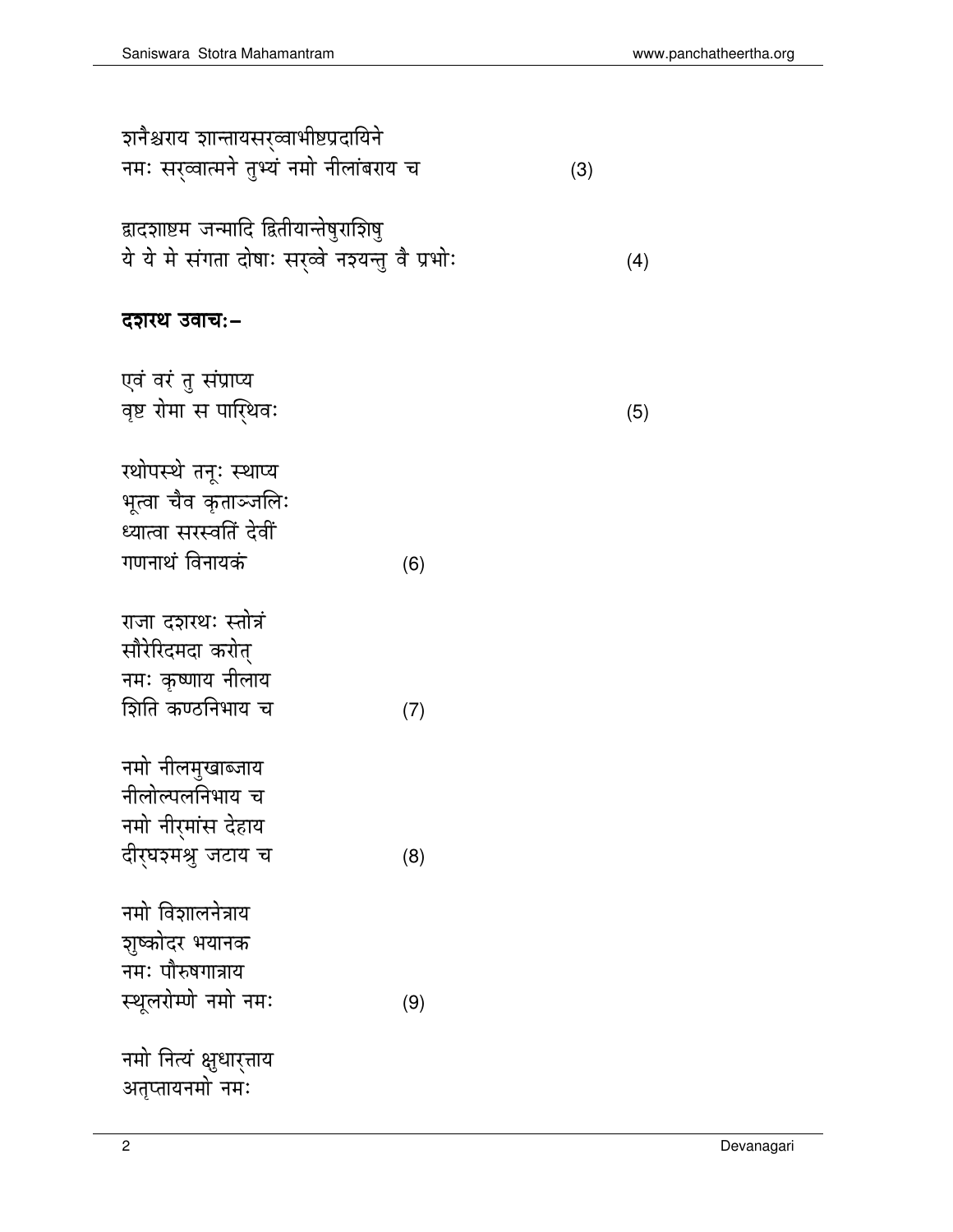| नमो दीर्घाय शुष्काय<br>कालदंष्ट्राय ते नमः                                                                   | (10) |
|--------------------------------------------------------------------------------------------------------------|------|
| नमस्ते घोररूपाय<br>दुर्सिरीक्ष्याय ते नमः<br>नमो घोराय रौद्राय<br>भीषणाय कराळिने                             | (11) |
| नमस्ते स्रवभक्षाय<br>वलीमुख नमोस्तुते<br>सूर्यपुत्र नमस्तेस्तु<br>भास्करो ऽ भयदायिने                         | (12) |
| अधो दृष्टे नमस्तेस्तु<br>संवर्द्धक नमो नमः<br>नमो मन्दगते तुभ्यं<br>निस्त्रिंशाय नमो नमः                     | (13) |
| नमो दुस्सहदेहाय<br>नित्य योग रताय च<br>ज्ञान दृष्टे नमस्तेस्तु<br>कश्यपात्मज सूनवे                           | (14) |
| तुष्टो ददासि त्वं राज्यं<br>कृब्बोहरसि तत्क्षणात्<br>देवासुर मनुष्याश्च<br>सिद्धिविद्याधरोरगः                | (15) |
| त्वयावलोकिताः सर्व्व<br>दैन्यमाशु व्रजन्तिते<br>ब्रह्माशऋोयमश्चैव<br>ऋषभः सप्तसागराः<br>राज्यभ्रष्टा भवन्तीह | (16) |